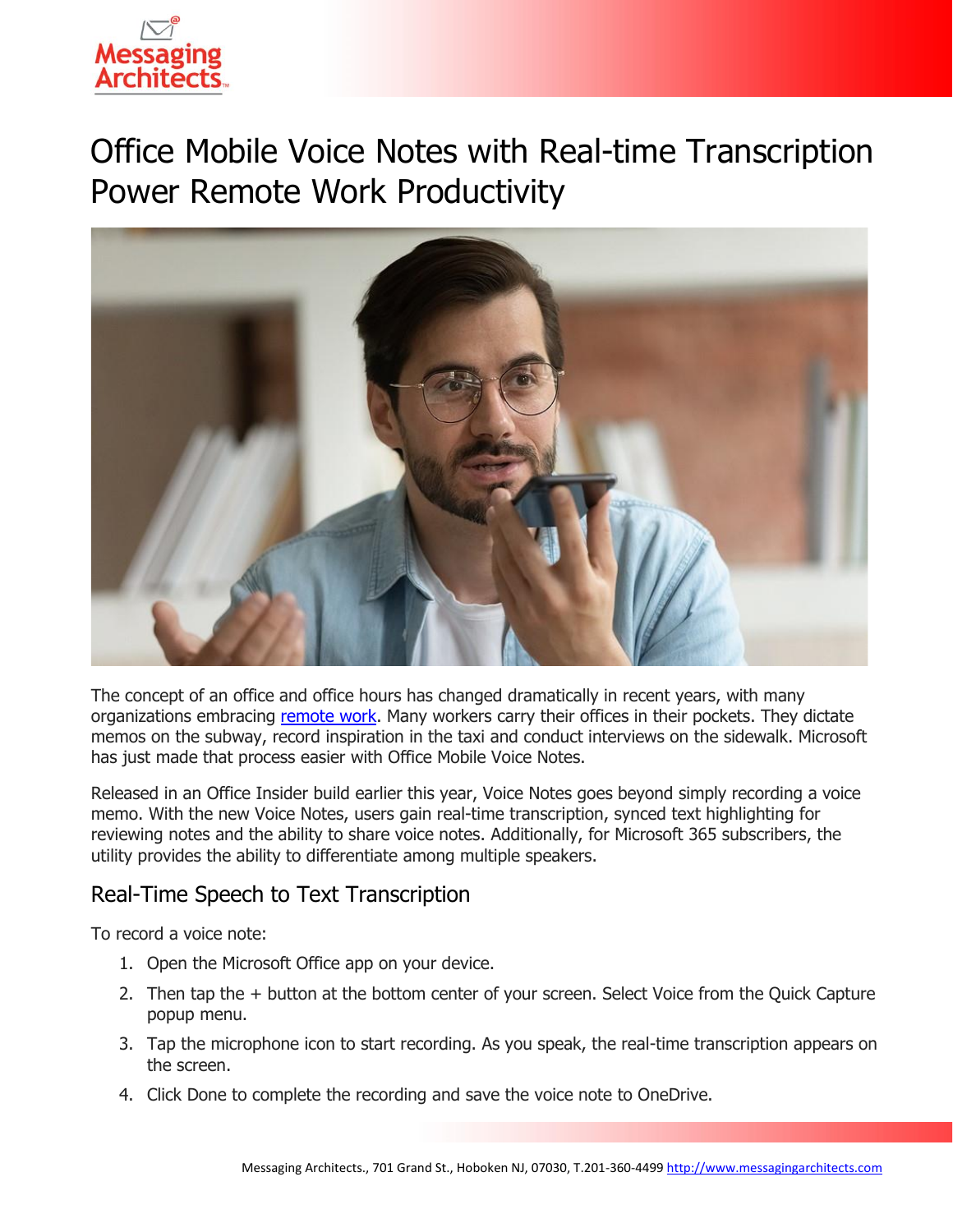

The system will add basic punctuation such as periods, commas, and question marks according to the speaker's cadence. But users can also edit the transcription after the fact.

All a user's voice recordings will display on the Office Mobile Home tab. To edit, simply click the desired recording and then tap Edit. Any changes or deletions made to the transcription will not affect the audio recording.



# Text Highlighting Synced to Playback

Voice Notes facilitates the reviewing process by highlighting the text during playback. That is, when you select a recording and tap Play, the utility highlights the text phrase by phrase in sync with the playback. This makes it much easier to find the spots in the text that need editing.

#### Ability to Share Office Mobile Voice Notes

Office Mobile Voice Notes allows users to easily export transcriptions to Word. They can also share either the Word document or the audio file with others. For instance, to share the note, open the voice note and tap Share. Choose Word Document or Audio File.

- To export to Word, tap Word document. Voice Notes converts the text to Word and allows you to format the text as desired. Click the Share icon to save the document to OneDrive and/or send a copy of the file. If you save the document, you can choose to share either a link or a copy of the file. You can also invite people to collaborate.
- To share the audio recording, click Audio File. Then choose whether to invite people, copy link or send a copy.

Whether sharing a Word document or the audio recording, you can designate whether collaborators have the ability to edit or simply view the file.